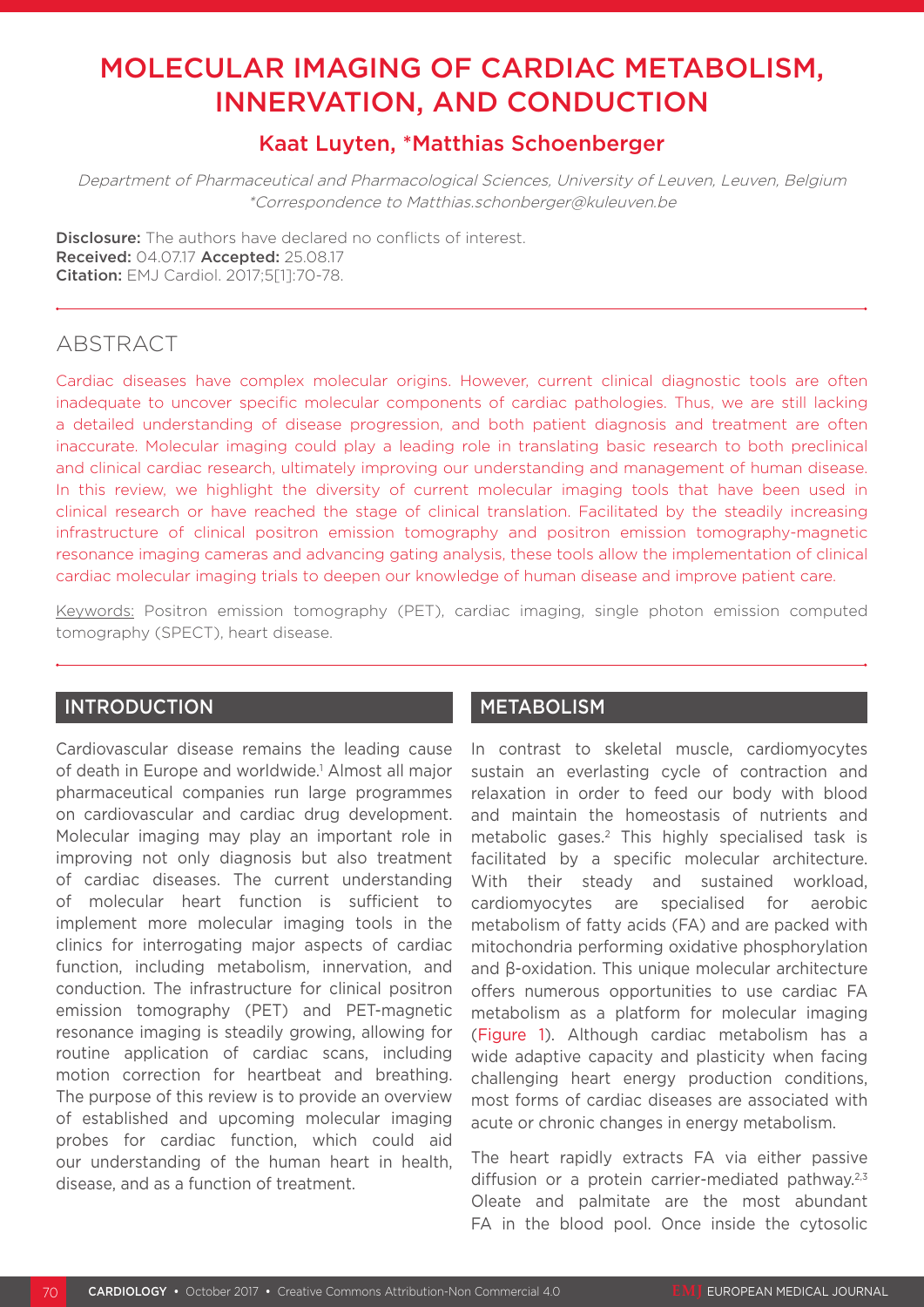compartment of the cardiomyocyte, FA are esterified to long-chain acyl-coenzyme A (CoA) esters by FA-CoA synthase. The activated FA can then be esterified to triacylglycerols, or transferred to carnitine via carnitine palmitoyltransferase 1 (CPT1). The acylcarnitine is then shuttled into the mitochondria by carnitine-acylcarnitine translocase, where the majority is converted back to FA-CoA by carnitine palmitoyltransferase 2 and enters mitochondrial FA β-oxidation.

Ventricular hypertrophy and dilated cardiomyopathy (DCM) are characterised by decreased myocardial capacity of FA oxidation and a shift to glucose metabolism, as a result of a decreased expression and activity of proteins involved in FA metabolism.4,5 By contrast, diabetic cardiomyopathy results in an increase of FA oxidation due to increased circulation levels and consequential accumulation of intramyocardial lipid metabolites.<sup>2</sup> Ischaemic heart disease involves reduced oxidative metabolism due to reduced oxygen supply and increased anaerobic glycolysis, even though FA

oxidation recovers quickly during reperfusion following ischaemia.2 Given this molecular pathology, current PET imaging of myocardial metabolism utilises 11C-labelled natural FA and <sup>18</sup>F-labelled FA analogues, as well as the canonical [<sup>18</sup>F]fludeoxyglucose.<sup>6</sup> For the purpose of this review, we will focus on FA metabolism, which is an independent predictor of left ventricular mass in hypertension and left ventricular dysfunction.<sup>7</sup>

[<sup>11</sup>C]palmitate has been used to assess various steps of myocardial FA metabolism in the human heart, including storage as a triglyceride and β-oxidation (Figure 1B). Given the small storage capacities of cardiomyocytes for triglycerides and the vast number of mitochondria, the signal is dominated by the oxidation pathway and can thus be used for evaluating the enzymatic activity of CPT1, the enzyme that catalyses the acyl transfer from FA-CoA to carnitine.<sup>8</sup> Using this imaging probe, it has been demonstrated that obesity and diabetes mellitus (DM) are associated with an increase in myocardial FA metabolism and reduced glucose utilisation.9,10



#### Figure 1: Cardiac fatty acid metabolism.

A) Chemical structures of native unsaturated and saturated FA, oleic acid, and palmitic acid. B) PET and SPECT radiotracers that are isotopes of native FA ([<sup>11</sup>C]palmitic acid and [<sup>11</sup>C]acetic acid), or mimic their metabolism ([<sup>123</sup>]]IPPA and [<sup>18</sup>F]F7). C) FA analogues as SPECT ([<sup>123</sup>]]BMIPP) and PET ligands ([<sup>18</sup>F]FTHA, [18F]FTP, and [18F]FCPHA) that facilitate mitochondrial trapping.

BMIPP: β-methyl-para-[123I]-iodophenyl-pentadecanoic acid; F7: fluoroethoxy phenyl pentadecanoic acid; FA: fatty acid; FCPHA: fluoro-3,4-methyleneheptadecanoic acid; FTHA: fluoro-6-thia-heptadecanoic acid; FTP: fluoro-4-thia-palmitate; IPPA: pentadecanoic acid; PET: positron emission tomography; SPECT: single photon emission computed tomography.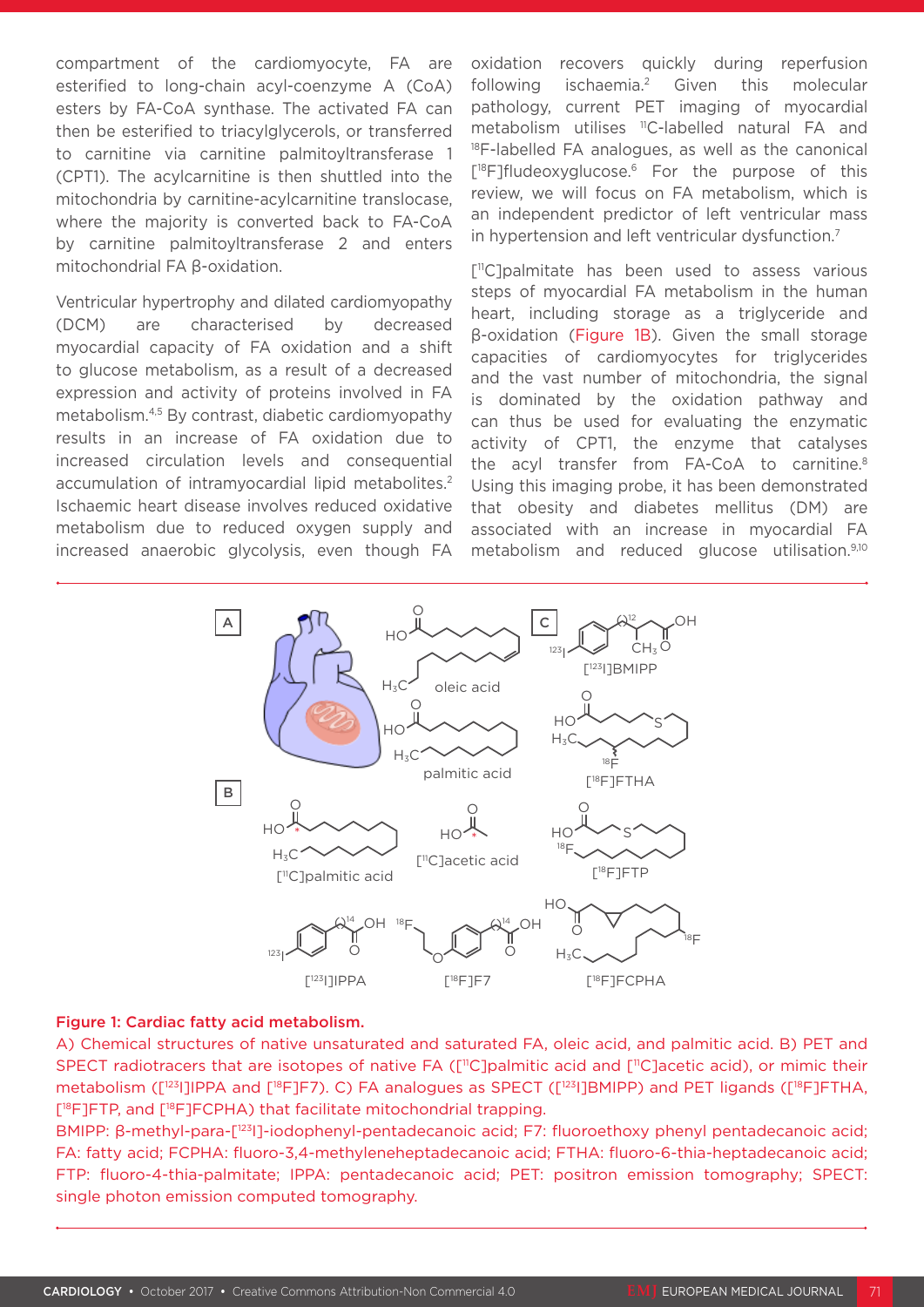By contrast, patients with idiopathic DCM exhibited alterations in myocardial metabolism characterised by decreased FA oxidation and increased glucose metabolism.<sup>11</sup> Thus far, the routine clinical use of [<sup>11</sup>C]palmitate has been limited by its relatively complicated synthesis and a need for an on-site cyclotron. Recent efforts to improve synthesis and a growing infrastructure of hospital cyclotrons may facilitate future clinical use of this radiotracer.<sup>12</sup>

Analogously to FA, acetate is rapidly extracted by cardiomyocytes and oxidised in mitochondria via the tricarboxylic acid (TCA) cycle to  $CO<sub>2</sub>$  and H<sub>2</sub>O.<sup>13</sup> [<sup>11</sup>C]acetate has been used to measure myocardial blood flow in patients with hypertrophic cardiomyopathy14 and enabled simultaneous quantification of myocardial perfusion, oxidative metabolism, cardiac efficiency, and pump function at rest as well as during exercise in athletes.15

15-(p-[123I]iodophenyl)-pentadecanoic acid ([123I]IPPA) was the first single photon emission computed tomography (SPECT) ligand to image myocardial FA metabolism *in vivo*, showing rapid accumulation in the heart and similar clearance kinetics as palmitate, which are directly correlated with β-oxidation in animal disease models and in humans.<sup>16,17</sup> Currently, [<sup>123</sup>]]IPPA is commercially available in Europe and Canada, and its usefulness as a cardiac imaging agent has been explored in clinical trials.

Tu et al.<sup>18</sup> designed an <sup>18</sup>F-labelled radiotracer, 15-(4-(2-[18F]fluoroethoxy)phenyl)pentadecanoic acid ( $[18F]F7$ ), based on  $[123]$ ]IPPA.  $[18F]F7$  is capable of mimicking [<sup>11</sup>C]palmitate with regard to its ability to capture all key aspects of FA metabolism, including uptake, β-oxidation, and storage as a triglyceride. In addition, it is more feasible for clinical use due to the longer half-life of 18F, and it allows quantitative PET imaging with improved temporal resolution compared to SPECT. Small animal PET studies in Sprague-Dawley rats displayed high uptake in the heart, good imaging contrast over blood and other tissues, and similar biphasic washout kinetics as [<sup>11</sup>C]palmitate.

In addition to isotopes of native FA, FA analogues acting as false substrates or inhibitors of FA metabolism have been explored as PET and SPECT ligands, whose signal emphasises myocardial β-oxidation (Figure 1C). These analogues are recognised by the cytoplasmic acyl-CoA synthase and CPT1 in the mitochondrial membrane

but are trapped inside the mitochondria due to incomplete β-oxidation.

For example, β-methyl-p-[123I]-iodophenylpentadecanoic acid ([123I]BMIPP) has been developed as a derivative of the aforementioned [<sup>123</sup>]]IPPA with the intention of preventing β-oxidation by blocking the β-position with a methyl functional group, thus enforcing accumulation in mitochondria. [123I]BMIPP imaging has been used for identifying patients with recent exerciseinduced myocardial ischaemia<sup>19</sup> and non-invasive diagnosis of coronary artery disease in patients with heart failure.<sup>20</sup>

Pandey et al.<sup>21</sup> investigated long-chain [<sup>18</sup>F] fluorothia FA for their use as myocardial β-oxidation probes. CoA thioesters of 4-thia FA analogues are potent inhibitors of β-oxidation through inhibition of acyl-CoA dehydrogenase, thus leading to an accumulation of radiotracers in the mitochondria after incomplete β-oxidation.<sup>22-24</sup>

14(R,S)-[18F]Fluoro-6-thia-heptadecanoic acid ([18F]FTHA) uptake was reduced by 81% in mice after pharmacological inhibition of CPT1 using 2-[5-(4-chlorophenyl)pentyl]-2 oxiranecarboxylate.25 Likewise, β-oxidation inhibition by lactate infusion in pigs reduced the myocardial [18F]FTHA signal by 89%, demonstrating that nearly all of the PET ligand taken up by the heart enters the mitochondria.<sup>26,27</sup> Both studies confirmed that the unidirectional uptake rate of [18F]FTHA reflects β-oxidation and allows the measurement of cardiac FA-metabolism *in vivo*, which has been exploited in numerous clinical studies. For example, accumulation of [18F]FTHA in the myocardium was increased by aerobic exercise in human volunteers due to increased energy demand.28 In patients with coronary artery disease, [18F]FTHA imaging displayed a reduced signal in accordance with reduced oxidative metabolism.29 In addition, the [<sup>18</sup>F]FTHA signal was reduced in healthy volunteers with glucose/insulin clamp, demonstrating the ability to detect a change in energy substrate preference from FA to glucose.<sup>30</sup> Furthermore, [18F]FTHA has recently been used to investigate the role of metabolic alterations in the development of a maladaptive right ventricular response in pulmonary arterial hypertension.31

Following the same chemical strategy of inhibiting β-oxidation, 16-[18F]fluoro-4-thia-palmitate ([18F] FTP) was developed to improve sensitivity to changes in FA oxidation caused by hypoxia,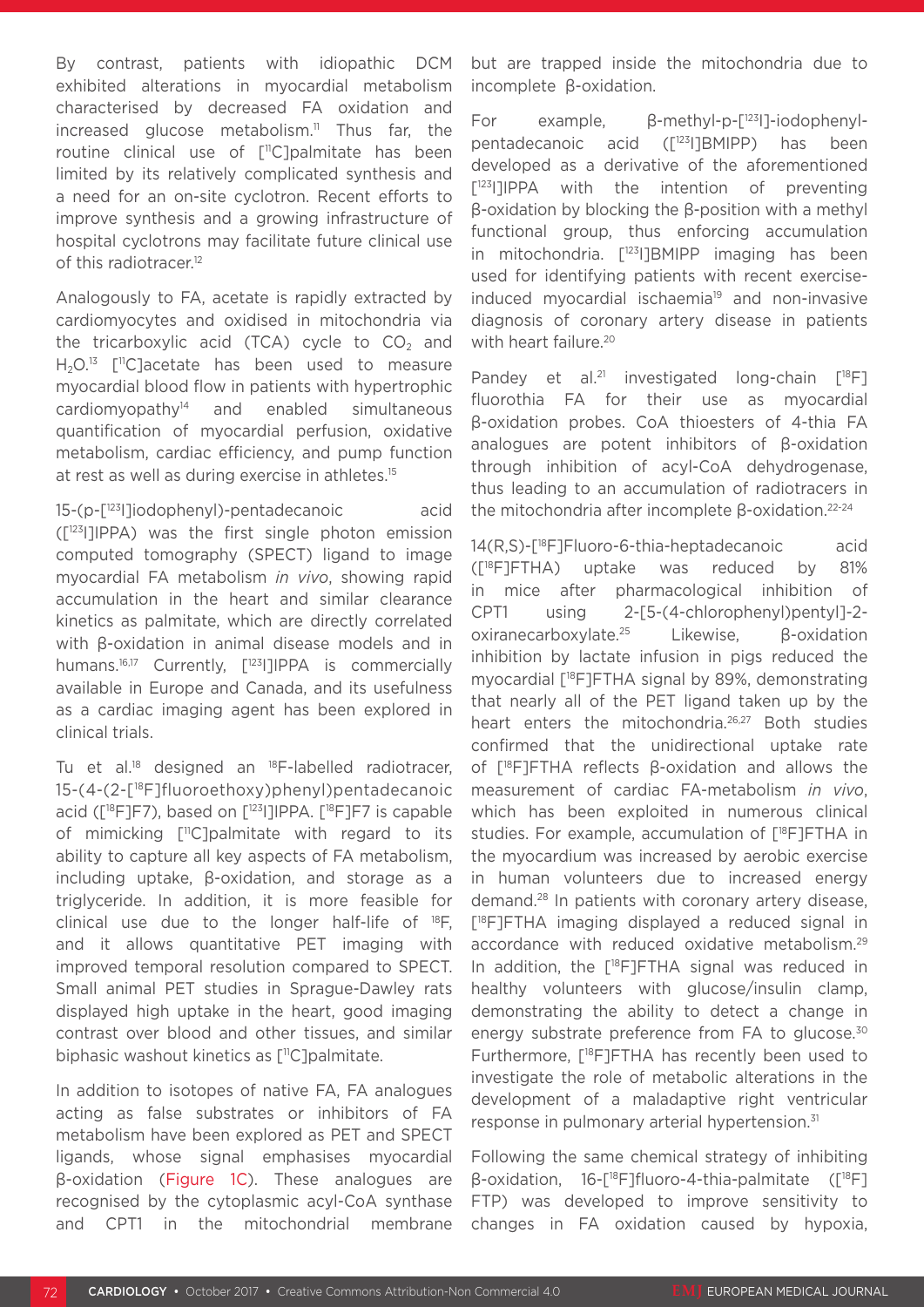and was found to have prolonged myocardial retention.32 [18F]FTP showed reduced FA oxidation in hypoxic rat hearts, showing comparable imaging qualities as [18F]FTHA in swine, but was not influenced by altered plasma substrate levels. $33$  Elevated uptake of  $[^{18}F]FTP$ was found in patients with Type 2 DM.<sup>34</sup> This is in line with the aforementioned increase in myocardial FA oxidation found in this patient group using  $\lceil$ <sup>11</sup>C]palmitate.

Shoup et al.<sup>35</sup> introduced trans-9-[<sup>18</sup>F]fluoro-3,4methyleneheptadecanoic acid ([<sup>18</sup>F]FCPHA), which features a cyclopropyl group to block β-oxidation, as a new radiolabelled FA analogue. [18F]FCPHA revealed fast blood clearance, high myocardial uptake, and good retention in rats and rhesus monkeys. [18F]FCPHA is currently undergoing a Phase II clinical trial to assess myocardial FA perfusion and uptake in coronary artery disease patients.36

## INNERVATION

Heart function is controlled by the autonomous nervous system (Figure 2). While cholinergic neurons dominate innervation to the sinoatrial node, setting a constant rhythm of contractions, 37 adrenergic fibres predominantly innervate the ventricles.38 Adrenergic activity induces several cardiovascular effects, including an increase in cardiac contractility (inotropy), frequency (chronotropy), rate of relaxation (lusitropy), and acceleration of impulse conduction through the atrioventricular node (dromotropy). $39$ These effects are triggered by the catecholamine neurotransmitters noradrenaline and adrenaline acting on  $β₁$ -adrenergic receptors.<sup>38</sup>

The importance of the sympathetic nervous system in cardiac disorders, including ischaemic heart disease and heart failure, is well established.40 Aberrant adrenergic function, including increased neurotransmitter release and reduced reuptake, occurs early in the development of heart failure as a compensatory mechanism for sustaining the cardiac output despite, for instance, a physical insult to the myocardium or increased peripheral resistance. However, if increased activity persists over time, the heart will progress into a state of chronic decompensated heart failure, and the hyperactive adrenergic activity will continue to stimulate the heart to work at a level much higher than the cardiac muscle can handle.<sup>38</sup>



#### Figure 2: Cardiac innervation.

A) The heart is innervated by sympathetic and parasympathetic neurons, which signal through the neurotransmitters noradrenaline and acetylcholine, respectively. B) SPECT and PET radiotracers for assessing adrenergic innervation by measuring the presynaptic NAT ([<sup>123</sup>]]mIBG, [<sup>11</sup>C]HED, and [<sup>18</sup>F] LMI1195) and β1-receptors ([11C]CGP12388). C) PET radiotracers for assessing parasympathetic innervation of the heart by measuring muscarinic receptors ( $[^{\text{11}}C]$ MQNB), nicotinic  $\alpha_4\beta_2$  receptors ([18F]-2-fluoro-A85380), and AChE ([11C]donepezil). AChE: acetylcholinesterase; mIBG: meta-[123I]iodobenzylguanidine; MQNB: N-[11C]methyl-quinuclidin-3-yl benzilate; NAT: noradrenaline transporter; PET: positron emission tomography; SPECT: single photon emission computed tomography.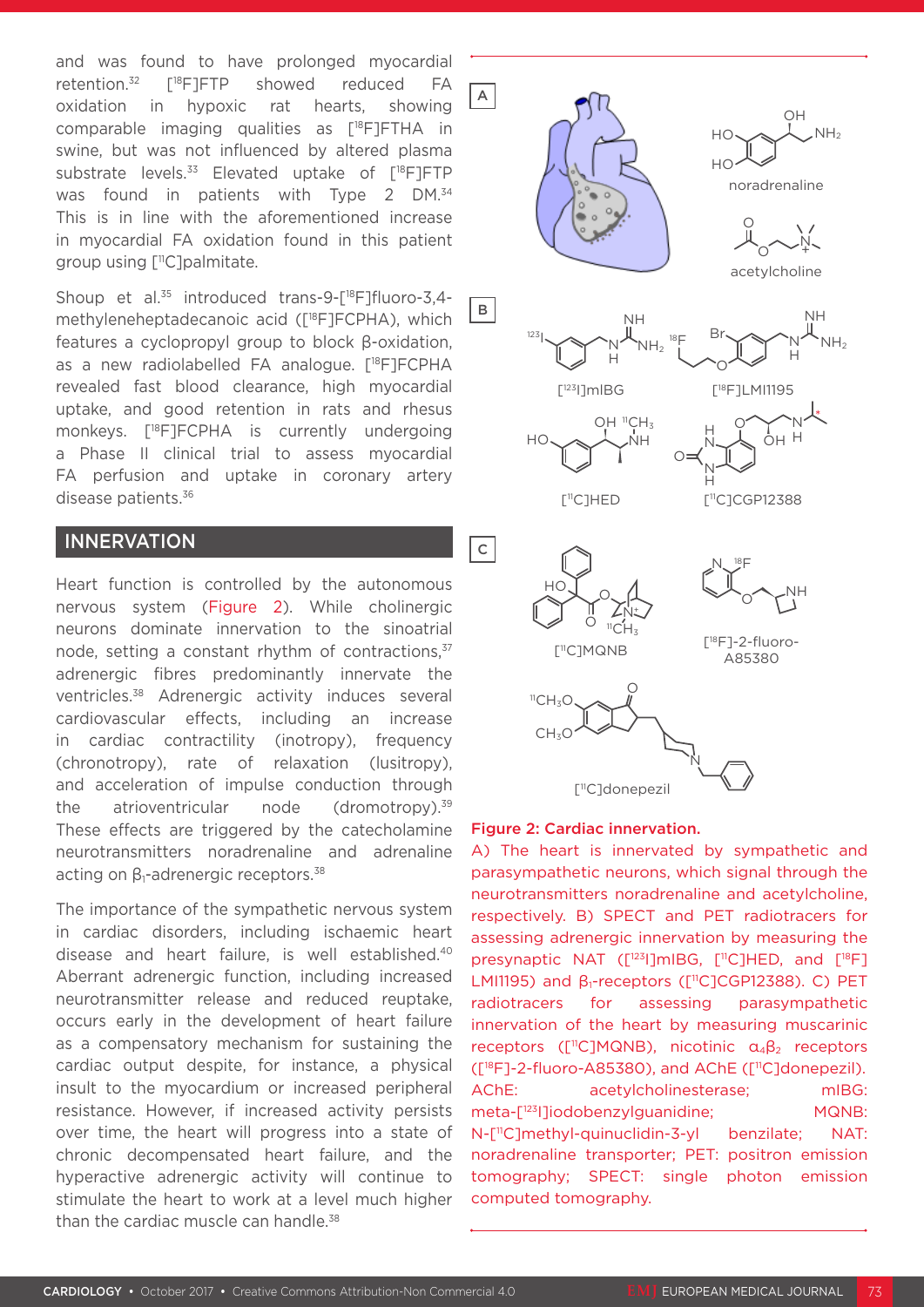This pathological adrenergic innervation can be measured using molecular imaging, for example SPECT and PET. Even though the cardiac specific isoforms of proteins involved in adrenergic signalling would allow, in theory, the development of dedicated and cardiac-specific imaging tools, the current toolbox is centred on general mimetics of the native neurotransmitters (Figure 2B).

Meta-[<sup>123</sup>]]iodobenzylguanidine ([<sup>123</sup>]]mlBG), an iodinated adrenergic neurotransmitter analogue, is commonly used for SPECT imaging of the presynaptic noradrenaline transporter (NAT).41 NAT is a transmembrane protein that functions as a rapid noradrenaline reuptake system located at or near presynaptic terminals, and terminates noradrenergic signaling.42 The cardiac signal of [<sup>123</sup>I]mIBG is lower in individuals with heart failure due to a higher NAT occupancy, allowing the use of [123I]mIBG as an independent predictor of heart failure progression and cardiac mortality. [123] mIBG has been used clinically in different continents for almost three decades.43-45

In order to make adrenergic innervation imaging available for quantitative and non-invasive PET imaging,  $^{11}C$  and  $^{18}F$ -labelled ligands have been developed (Figure 2B). For example, [<sup>11</sup>C]metahydroxyephedrine ([11C]HED) was developed based on metaraminol,<sup>46</sup> a synthetic false transmitter analogue of noradrenaline, which is transported by NAT. It is, however, resistant to catechol-O-methyl transferase and monoamine oxidase metabolism and is thus retained in nerve terminals due to continuous cyclical release and reuptake.47 [11C]HED displayed a lower myocardial signal in patients with congestive heart failure,<sup>48</sup> which correlated to patient prognosis.49 The 18F-labelled N-[3-bromo-4-  $(3-\sqrt{18F}-f|uoro-propoxy)-benzyl-guanidine$  ( $\sqrt{18F}$ ) LMI1195) is structurally related to [<sup>123</sup>]]mIBG and showed a reduced signal in rodent models of heart failure.50 Additionally, first-in-human clinical trials showed its potential for assessing myocardial sympathetic activity *in vivo*. 51 The sensitive and quantitative PET imaging using [11C]HED and [<sup>18</sup>F]LMI1195 allowed evaluation of regional denervation and heterogeneity of innervation in the heart, and could be used for predicting sudden cardiac death.48,51

Following the chemical design of  $[123]$ ]mIBG,  $18F$ -labelled benzylguanidines (meta- $[18F]$ fluorobenzylguanidine ( $[18F]mFBG$ )<sup>52</sup> and para-[18F]fluorobenzylguanidine ([18F]pFBG)) have been developed as alternative probes for imaging

NAT using PET.<sup>53,54</sup> Both candidates have been successfully tested in neuroendocrine tumour mouse models but not yet for sympathetic nervous system dysfunction in cardiovascular diseases.

As a consequence of sustained enhanced sympathetic stimulation, postsynaptic β-adrenoceptors are downregulated in heart failure.<sup>55,56</sup> The recently disclosed <sup>11</sup>C-labelled beta-blocker S-4-(3-([11C]-isopropylamino)-2 hydroxypropoxy)-2H-benzimidazol-2-one  $(\lceil$ <sup>11</sup>C] CGP12388) (Figure 2B) allowed measurements of postsynaptic β<sub>1</sub>-receptor density and occupancy in patients with idiopathic DCM.57 Thus, the current molecular imaging toolbox for sympathetic innervation enables measurements of all major pre and postsynaptic components of cardiac adrenergic signalling in humans. Given the widespread use of beta-blockers, it will be interesting to interrogate receptor dynamics as a function of (long-term) treatment.

Abnormal function of the parasympathetic system, in particular parasympathetic withdrawal, has been recognised as a key component of the molecular pathology underlying heart disease.58,59 The highly specific muscarinic acetylcholinergic antagonist N-[<sup>11</sup>C]methyl-quinuclidin-3-yl benzilate ([<sup>11</sup>C] MQNB) has been used to measure myocardial muscarinic acetylcholine receptor (mAChR) density *in vivo* (Figure 2C).<sup>60</sup> [<sup>11</sup>C]MQNB measurements in idiopathic DCM patients revealed an upregulation of myocardial mAChR, presumably as an adaptive mechanism to β-adrenergic stimulation.<sup>61</sup> Likewise, patients with myocardial infarction showed increased [11C]MQNB signal in non-damaged left ventricular regions.<sup>62</sup> Since there is a decreased vagal tone in these pathologies, the role of upregulated expression of mAChR has still to be elucidated, and molecular imaging could play an integral role in understanding the dynamics between sympathetic and parasympathetic signalling in humans.

Acetylcholinesterase (AChE) inhibitors, such as pyridostigmine, have been used as parasympathomimetica, for instance in chronic heart failure patients.<sup>63</sup> Gjerløff et al.<sup>64</sup> tested [11C]donepezil for measurements of AChE density in human peripheral organs and found a homogenous and displaceable signal of the tracer in the left ventricle of the heart, which might help in understanding the role of neurotransmitter metabolism in human disease (Figure 2C).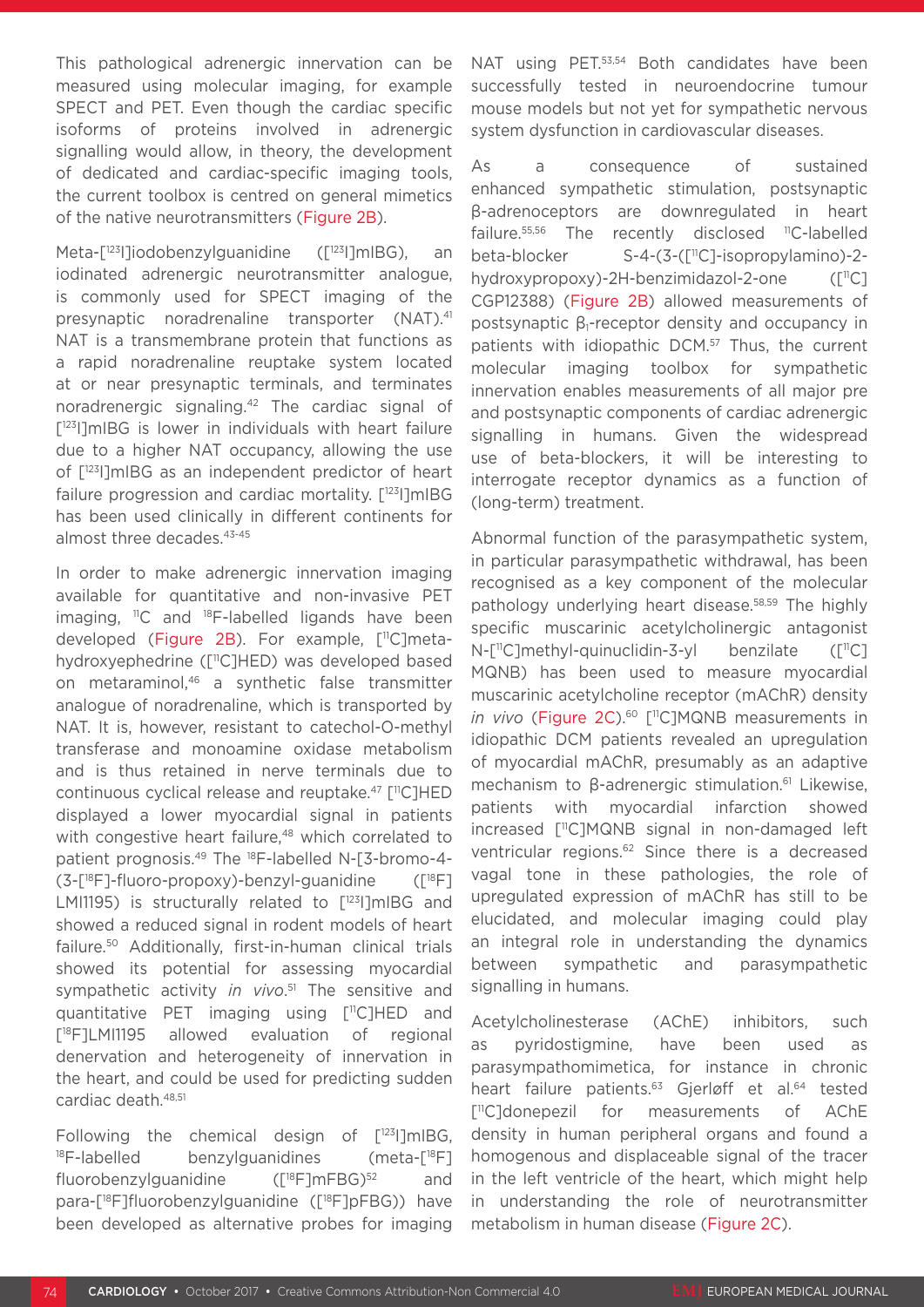

#### Figure 3: Cardiac conduction.

Electrical signalling through the myocardium couples excitation to contraction by the action of voltage-gated ion channels. Radiocaine imaging allows quantifying cardiac voltage-gated sodium channels *in vivo* using PET. The dihydropyridine derivative [11C]S12968 enables measurements of L-type calcium channels in the heart.

PET: positron emission tomography.

Imaging of nicotinic AChR could help in better understanding their pathophysiological role in atherosclerotic disease progression and could thus be used as a diagnostic tool to risk-stratify patients for myocardial infarction and stroke.65,66 [18F]-2-fluoro-A85380 was the first PET radiotracer developed for imaging of the cardiac α4β2-nicotinic AChR in healthy subjects and has already been tested in patients with Parkinson's disease and patients with multiple system atrophy (Figure 2C).<sup>67</sup>

Given the currently available imaging technology for muscarinic and nicotinic receptors, as well as AChE, understanding the dynamics of different components of the cholinergic innervation system in humans is within reach and would provide major scientific and clinical impact at relatively low risk of failure.

# MYOCARDIAL CONDUCTION

The neuronal input from sympathetic and parasympathetic transmission is translated into cardiac action through a series of ion channels that respond to changes in membrane potential and ultimately couple excitation to contraction (EC-coupling).68

Fast activating voltage-gated sodium channels (Na<sub>v</sub>s), mainly Na<sub>v</sub>1.5 (SCN5A), initiate action potentials and strongly depolarise cardiomyocytes (Figure 3).69 Subsequent activation of high-voltage activated  $Ca^{2+}$  channels (L-type, mainly  $Ca<sub>v</sub>1.2$ ) leads to  $Ca^{2+}$  influx and further  $Ca^{2+}$  release from the sarcoplasmic reticulum, which increases the cytosolic Ca2+ concentration from nanomolar to micromolar concentrations.70 This increase elicits conformational changes of the filament complex to facilitate the actin-myosin interaction and attains myocardial contraction.68

Numerous cardiac diseases are rooted in abnormal electrical signalling of the myocardium due to mutated ion channels or pathological expression levels.71 Heterozygous mutations in *SCN5A* have been implicated in rare genetic arrhythmia, such as Brugada syndrome, long-QT syndrome, and progressive cardiac conduction defect. Abnormal expression levels of SCN5A have also been found in structural heart disease, including heart failure and ischaemic cardiomyopathy.<sup>72</sup> Furthermore, an increase in dihydropyridine (DHP) receptor expression, an L-type calcium channel, has been found in hypertrophied hearts.73

Recently, the first PET radiotracer for *in vivo* molecular imaging of cardiac SCN5A has been developed (Figure 3).<sup>74</sup> Radiocaine, an analogue of the classical Class-1b antiarrhythmic lidocaine, allows *in vivo* measurements of density and drug occupancy of cardiac SCN5A, which, to date, could only be determined invasively or through *in vitro* methods. Specific binding to SCN5A has been demonstrated in living rats and baboons; furthermore, autoradiography studies using myocardial tissue from human failing heart explants revealed reduced target density.

In order to assess changes in L-type calcium channel density *in vivo*, several DHP-based drugs have been radiolabelled with <sup>11</sup>C for PET imaging (Figure 3).<sup>75</sup> The amlodipine analogue  $[$ <sup>11</sup>C]S12968 showed ≤80% specific binding in the myocardium and was used for *in vivo* measurement of myocardial DHP binding site density in beagles, with low doses of Ca<sup>2+</sup> channel antagonists.

The ability to measure both  $Na<sub>v</sub>s$  and  $Ca<sub>v</sub>s$ as determining components of the EC-coupling opens the door for future clinical studies, which will precisely identify the molecular dynamics of myocardial ion channel signalling in human disease.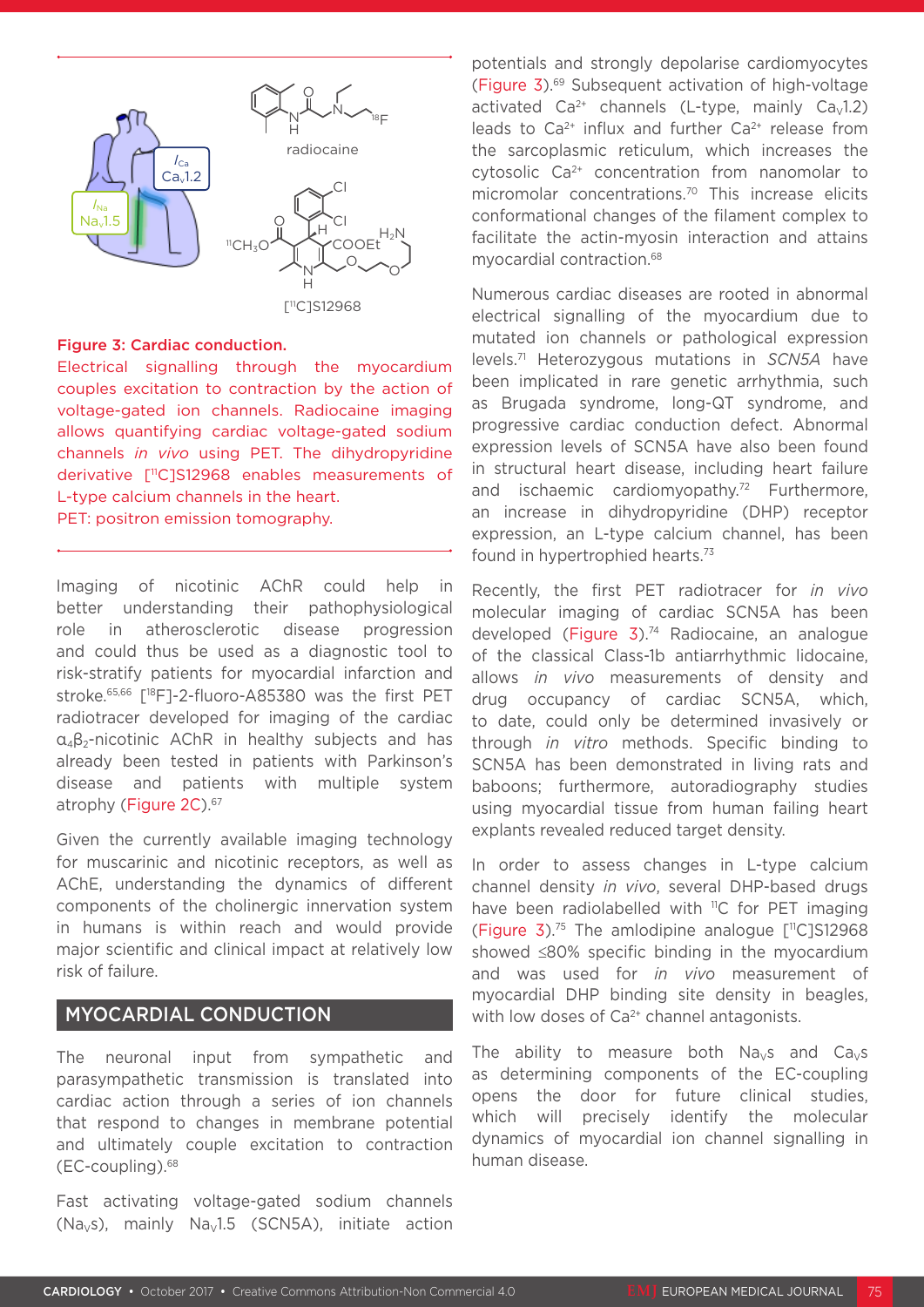#### Table 1: Summary of molecular imaging tools and their (bio)medical application(s).

| Radioligand                                     | Imaging of                                                            | Application                                                                             |
|-------------------------------------------------|-----------------------------------------------------------------------|-----------------------------------------------------------------------------------------|
| Metabolism                                      |                                                                       |                                                                                         |
| $\lceil$ <sup>18</sup> F <sub>1</sub> FDG       | Glucose uptake and retention                                          | Myocardial viability <sup>6</sup>                                                       |
| $[$ <sup>11</sup> C]palmitate                   | $FA$ uptake, $\beta$ -oxidation, and storage                          | Diabetes mellitus, <sup>9,10</sup> idiopathic DCM <sup>11</sup>                         |
| 「 <sup>11</sup> C]acetate                       | <b>TCA cycle flux</b>                                                 | Hypertrophic cardiomyopathy <sup>14</sup>                                               |
| $[123]$ ] IPPA                                  | FA uptake, $\beta$ -oxidation, and storage                            | Coronary artery disease, ischaemia <sup>17</sup>                                        |
| $[$ <sup>18</sup> F]F7*                         | FA uptake, β-oxidation, and storage                                   | Coronary artery disease, <sup>18</sup> ischaemia                                        |
| $[123]$ ]BMIPP                                  | FA storage                                                            | Exercise-induced ischaemia, <sup>19</sup><br>coronary artery disease <sup>20</sup>      |
| $[{}^{18}F]$ FTHA                               | FA uptake and $\beta$ -oxidation                                      | Coronary artery disease, <sup>29</sup> pulmonary<br>arterial hypertension <sup>31</sup> |
| $[{}^{18}F]$ FTP                                | FA uptake and $\beta$ -oxidation                                      | Type 2 diabetes mellitus <sup>34</sup>                                                  |
| [ <sup>18</sup> F]FCPHA                         | FA uptake and $\beta$ -oxidation                                      | Coronary artery disease <sup>36</sup>                                                   |
| <b>Innervation</b>                              |                                                                       |                                                                                         |
| $\lceil$ <sup>123</sup> I]mIBG                  | Presynaptic NAT, sympathetic innervation                              | Congestive heart failure <sup>43-45</sup>                                               |
| $[$ <sup>11</sup> C]HED                         | Presynaptic NAT, sympathetic innervation                              | Congestive heart failure <sup>48,49</sup>                                               |
| $[{}^{18}F]$ LMI1195**                          | Presynaptic NAT, sympathetic innervation                              | Congestive heart failure <sup>51</sup>                                                  |
| [ <sup>18</sup> F]mFBG, [ <sup>18</sup> F]pFBG* | Presynaptic NAT, sympathetic innervation                              | Congestive heart failure <sup>53,54</sup>                                               |
| $[^{11}C]$ CGP12388                             | $\beta_1$ -receptors, sympathetic innervation                         | Idiopathic DCM <sup>57</sup>                                                            |
| $[$ <sup>11</sup> C]MQNB                        | Muscarinic receptors,<br>parasympathetic innervation                  | Idiopathic DCM, <sup>61</sup> myocardial infarction <sup>62</sup>                       |
| [ <sup>11</sup> C]donepezil**                   | AChE, acetylcholine metabolism                                        | Congestive heart failure <sup>64</sup>                                                  |
| $[{}^{18}F]$ -2-fluoro-A85380**                 | Nicotinic $\alpha_2\beta_4$ receptors, parasympathetic<br>innervation | Atherosclerosis <sup>67</sup>                                                           |
| <b>Myocardial conduction</b>                    |                                                                       |                                                                                         |
| Radiocaine*                                     | $Nav1.5$ (SCN5A)                                                      | Brugada syndrome, <sup>74</sup> LQT syndrome,<br>progressive cardiac conduction defect  |
| $[^{11}C]S12968*$                               | <b>LTCC</b>                                                           | Hypertrophic cardiomyopathy <sup>75</sup>                                               |

\*Only tested in animal models; \*\*only tested in first-in-human clinical trials; potential future applications in italics.

AChE: acetylcholinesterase; DCM: dilated cardiomyopathy; FA: fatty acid; LTCC: L-type calcium channel; Na<sub>v</sub>: voltage-gated sodium channels; NAT: noradrenaline transporter; TCA: tricarboxylic acid; LQT: long-QT.

## **PERSPECTIVE**

Taken together, there is a wealth of wellunderstood tools for *in vivo* molecular imaging of cardiac function and health, including oxidative metabolism, adrenergic and cholinergic innervation, and myocardial electrical conduction (Table 1). The majority of these tools have already been validated in humans, displaying minor radiation exposure, or have reached the stage of clinical translation, allowing widespread clinical studies in the future. Further evaluation in clinical trials will

provide data on the impact of molecular imaging on changing diagnosis, treatment, and prognosis. We are convinced that the growing infrastructure of clinical PET magnetic resonance cameras will play an integral role in expanding the use of molecular imaging in cardiology, in particular with recent advances in cardiac gating reconstruction.76 The combined information of structural integrity and changes in the cardiac molecular machinery will not only yield impactful insights in basic research but will also improve individualised patient care.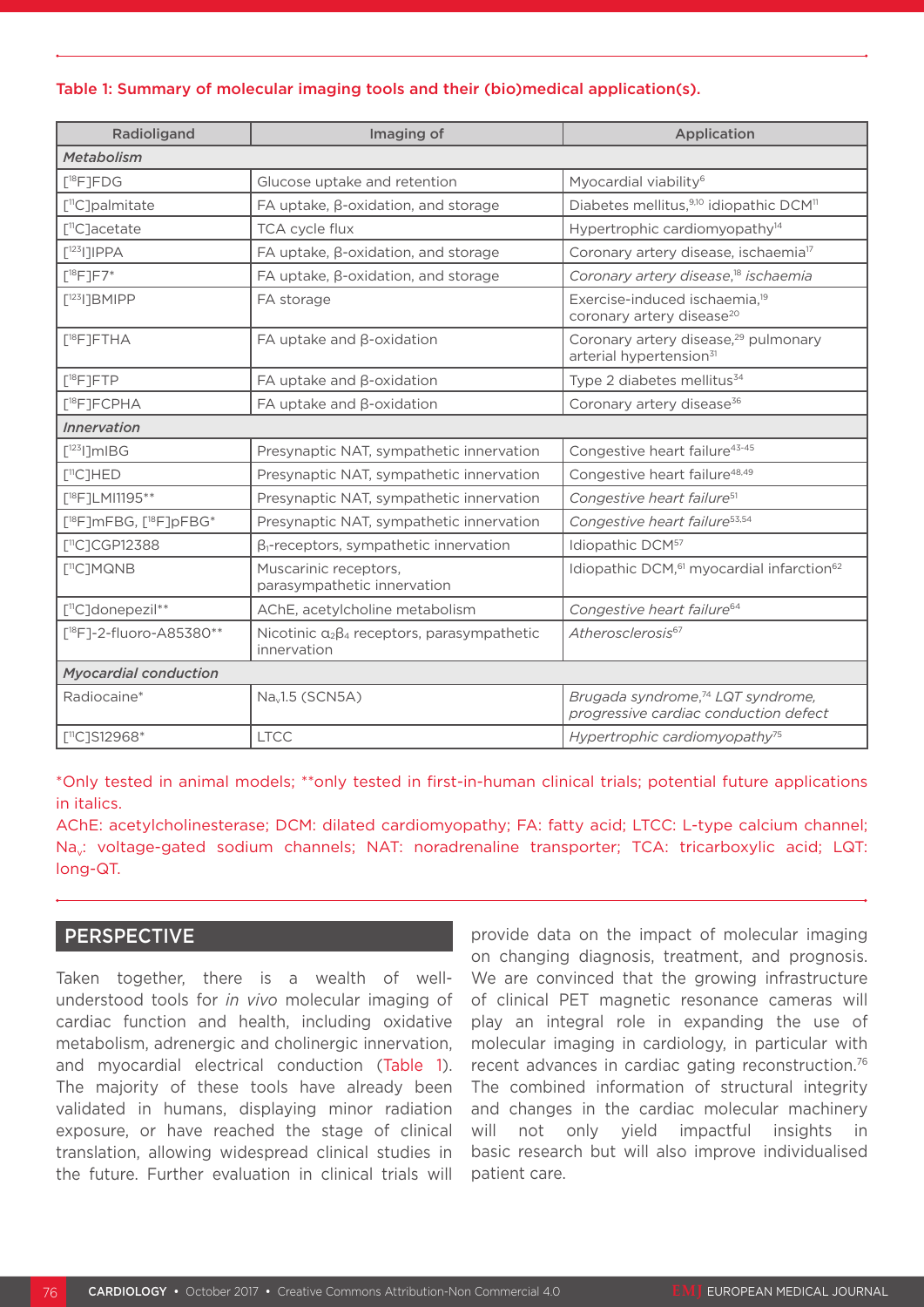#### REFERENCES

1. World Health Organization. World Health Statistics 2017. Available at: http:// www.who.int/gho/publications/world\_ health\_statistics/2017. Last accessed: 25 August 2017.

2. Lopaschuk GD et al. Myocardial fatty acid metabolism in health and disease. Physiol Rev. 2010;90(1):207-58.

3. Kolwicz SC Jr et al. Cardiac metabolism and its interactions with contraction, growth, and survival of cardiomyocytes. Circ Res. 2013;113(5):603-16.

4. Neglia D et al. Impaired myocardial metabolic reserve and substrate selection flexibility during stress in patients with idiopathic dilated cardiomyopathy. Am J Physiol Heart Circ Physiol. 2007;293(6):H3270-8.

5. Sack MN et al. Fatty acid oxidation enzyme gene expression is downregulated in the failing heart. Circulation. 1996;94(11):2837-42.

6. Kobylecka M et al. Myocardial viability assessment in 18FDG PET/CT study (18FDG PET myocardial viability assessment). Nucl Med Rev Cent East Eur. 2012;15(1):52-60.

7. de las Fuentes L et al. Myocardial fatty acid metabolism: Independent predictor of left ventricular mass in hypertensive heart disease. Hypertension. 2003;41(1):83-7.

8. Bonnefont JP et al. Carnitine palmitoyltransferases 1 and 2: Biochemical, molecular and medical aspects. Mol Aspects Med. 2004;25 (5-6):495-520.

9. Peterson LR et al. Effect of obesity and insulin resistance on myocardial substrate metabolism and efficiency in young women. Circulation. 2004;109(18):2191-6.

10. Herrero P et al. Increased myocardial fatty acid metabolism in patients with type 1 diabetes mellitus. J Am Coll Cardiol. 2006;47(3):598-604.

11. Dávila-Román VG et al. Altered myocardial fatty acid and glucose metabolism in idiopathic dilated cardiomyopathy. J Am Coll Cardiol. 2002; 40(2):271-7.

12. Amor-Coarasa A et al. Synthesis of [11C]palmitic acid for PET imaging using a single molecular sieve 13X cartridge for reagent trapping, radiolabeling and selective purification. Nucl Med Biol. 2015;42(8):685-90.

13. Randle PJ et al. Control of the tricarboxylate cycle and its interactions with glycolysis during acetate utilization in rat heart. Biochem J. 1970;117(4): 677-95.

14. Timmer SAJ et al. Potential of [11C]

acetate for measuring myocardial blood flow: Studies in normal subjects and patients with hypertrophic cardiomyopathy. J Nucl Cardiol. 2010; 17(2):264-75.

15. Sorensen J et al. Simultaneous quantification of myocardial perfusion, oxidative metabolism, cardiac efficiency and pump function at rest and during supine bicycle exercise using 1-11C-acetate PET-a pilot study. Clin Physiol Funct Imaging. 2010;30(4):279-84.

16. Reske SN. 123I-phenylpentadecanoic acid as a tracer of cardiac free fatty acid metabolism. Experimental and clinical results. Eur Heart J. 1985;6 (Suppl B): 39-47.

17. Richter WS et al. Combined thallium-201 and dynamic iodine-123 iodophenylpentadecanoic acid singlephoton emission computed tomography in patients after acute myocardial infarction with effective reperfusion. Clin Cardiol. 2000;23(12):902-8.

18. Tu Z et al. Synthesis and evaluation of 15-(4-(2-[18F]Fluoroethoxy)phenyl) pentadecanoic acid: A potential PET tracer for studying myocardial fatty acid metabolism. Bioconjug Chem. 2010;21(12):2313-9.

19. Dilsizian V et al. Metabolic imaging with beta-methyl-p-[(123)i]-iodophenylpentadecanoic acid identifies ischemic memory after demand ischemia. Circulation. 2005;112(14):2169-74.

20. Abe H et al. Non-invasive diagnosis of coronary artery disease by 123I-BMIPP/201TlCl dual myocardial SPECT in patients with heart failure. Int J Cardiol. 2014;176(3):969-74.

21. Pandey MK et al. Structure dependence of long-chain [18F] fluorothia fatty acids as myocardial fatty acid oxidation probes. J Med Chem. 2012;55(23):10674-84.

22. Hovik R et al. Effects of thiasubstituted fatty acids on mitochondrial and peroxisomal beta-oxidation. Studies in vivo and in vitro. Biochem J. 1990; 270(1):167-73.

23. Lau SM et al. The reductive halfreaction in Acyl-CoA dehydrogenase from pig kidney: studies with thiaoctanoyl-CoA and oxaoctanoyl-CoA analogues. Biochemistry. 1988;27(14): 5089-95.

24. Lau SM et al. 4-Thia-trans-2 alkenoyl-CoA derivatives: properties and enzymatic reactions. Biochemistry. 1989;28(20):8255-62.

25. DeGrado TR et al. 14(R,S)-[18F]fluoro-6-thia-heptadecanoic acid (FTHA): Evaluation in mouse of a new probe of myocardial utilization of long chain fatty acids. J Nucl Med. 1991;32(10):1888-96.

26. Stone CK et al. Myocardial uptake of the fatty acid analog 14-fluorine-18 fluoro-6-thia-heptadecanoic acid in comparison to beta-oxidation rates by tritiated palmitate. J Nucl Med. 1998;39(10):1690-6.

27. Takala TO et al. 14(R,S)-[18F]Fluoro-6-thia-heptadecanoic acid as a tracer of free fatty acid uptake and oxidation in myocardium and skeletal muscle. Eur J Nucl Med Mol Imaging. 2002;29(12): 1617-22.

28. Ebert A et al. Kinetics of 14(R,S) fluorine-18-fluoro-6-thia-heptadecanoic acid in normal human hearts at rest, during exercise and after dipyridamole injection. J Nucl Med. 1994;35(1):51-6.

29. Schulz G et al. Imaging of betaoxidation by static PET with 14(R,S)- [18F]-fluoro-6-thiaheptadecanoic acid (FTHA) in patients with advanced coronary heart disease: A comparison with 18FDG-PET and 99Tcm-MIBI SPET. Nucl Med Commun. 1996;17(12):1057-64.

30. Mäki MT et al. Free fatty acid uptake in the myocardium and skeletal muscle using fluorine-18-fluoro-6-thia-heptadecanoic acid. J Nucl Med. 1998;39(8):1320-7.

31. Ohira H et al. Shifts in myocardial fatty acid and glucose metabolism in pulmonary arterial hypertension: A potential mechanism for a maladaptive right ventricular response. Eur Heart J Cardiovasc Imaging. 2016;17(12):1424-31.

32. DeGrado TR et al. Synthesis and preliminary evaluation of (18)F-labeled 4-thia palmitate as a PET tracer of myocardial fatty acid oxidation. Nucl Med Biol. 2000;27(3):221-31.

33. DeGrado TR et al. Validation of 18F-fluoro-4-thia-palmitate as a PET probe for myocardial fatty acid oxidation: Effects of hypoxia and composition of exogenous fatty acids. J Nucl Med. 2006;47(1):173-81.

34. Mather KJ et al. Assessment of myocardial metabolic flexibility and work efficiency in human type 2 diabetes using 16-[18F]fluoro-4-thiapalmitate, a novel PET fatty acid tracer. Am J Physiol Endocrinol Metab. 2016;310(6):E452-60.

35. Shoup TM et al. Evaluation of trans-9- 18F-fluoro-3,4-methyleneheptadecanoic acid as a PET tracer for myocardial fatty acid imaging. J Nucl Med. 2005;46(2): 297-304.

36. Gheysens O et al. Quantification of myocardial perfusion in humans by PET/CT and the fatty acid analogue 18F-FCPHA: A feasibility study. J Nucl